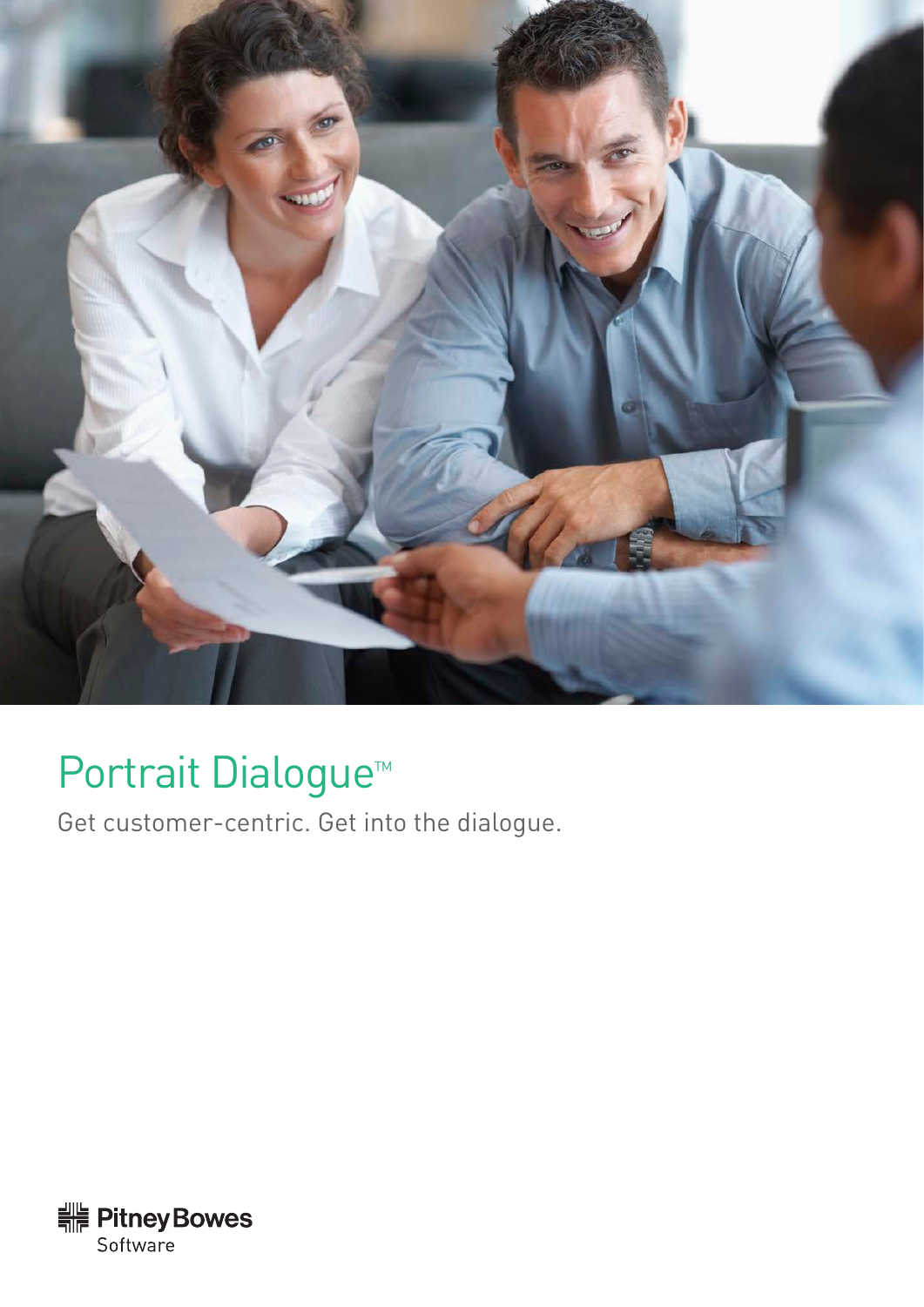## Engage every customer in an enduring 1:1 dialogue across channels and interactions.

#### Executive summary

"Blast" marketing strategies of the past are no longer sufficient to engage today's customers and foster loyalty. Typical campaign response rates have plummeted while customer opt-out rates have ascended, limiting your ability to converse with even your most valuable customers. The new customer is omni-channel and expects relevance. This is why "campaign management" and marketing automation systems inevitably fall short.

To the rescue, the new customer interaction hub with automated dialogue strategies that can engage today's omni-channel customer across online, offline, mobile, social and listening channels for a dramatic impact to satisfaction, retention and profitability.

#### Business challenge

In the face of growing competition, finite resources, and more demanding customers, leading organisations are striving to increase profitability by better aligning their core propositions and operations around their customers. They are challenged to increase cross-sell effectiveness, reduce attrition rates and reduce customer ad-fatigue. However, to solve these issues, businesses often find they must first overcome:

- Disjointed or inefficient manual processes
- Limited customer communication "governance"
- Lack of a true "single customer view"
- Difficulty learning individual customer preferences
- Low visibility into critical customer KPIs and metrics

#### **Solution**

Pitney Bowes Software Portrait Dialogue™ solution enables you to make informed decisions, converse with customers in mutually beneficial dialogue and treat each customer like they're the only one.

A unique customer interaction solution, Portrait Dialogue converts disparate customer interactions into connected two-way, cross-channel dialogues. A unified marketing dashboard makes it easy to plan, execute, monitor and tune all customer engagements online, social media, direct mail, mobile and call center. Now you can engage customers as individuals at the right time…with the right message…based on data and insight.

<sup>14</sup> The benefits that we **have achieved** in the *have achieved in the past 12 months are on many different levels. Portrait Dialogue has enabled us to gather additional customer intelligence on 25% of our customer base and structure automated dialogues throughout the customer life-cycle.* <sup>"</sup><br>Ernst Fredrik N

**Ernst Fredrik Nygaad CRM Manager Chess Communications** 

#### Portrait Dialogue enables you to:

- Convert campaigns into two-way dialogue
- Connect the customer experience across all customer touch points
- Embed insight and understanding into every interaction
- Optimise the customer lifecycle to maximise customer value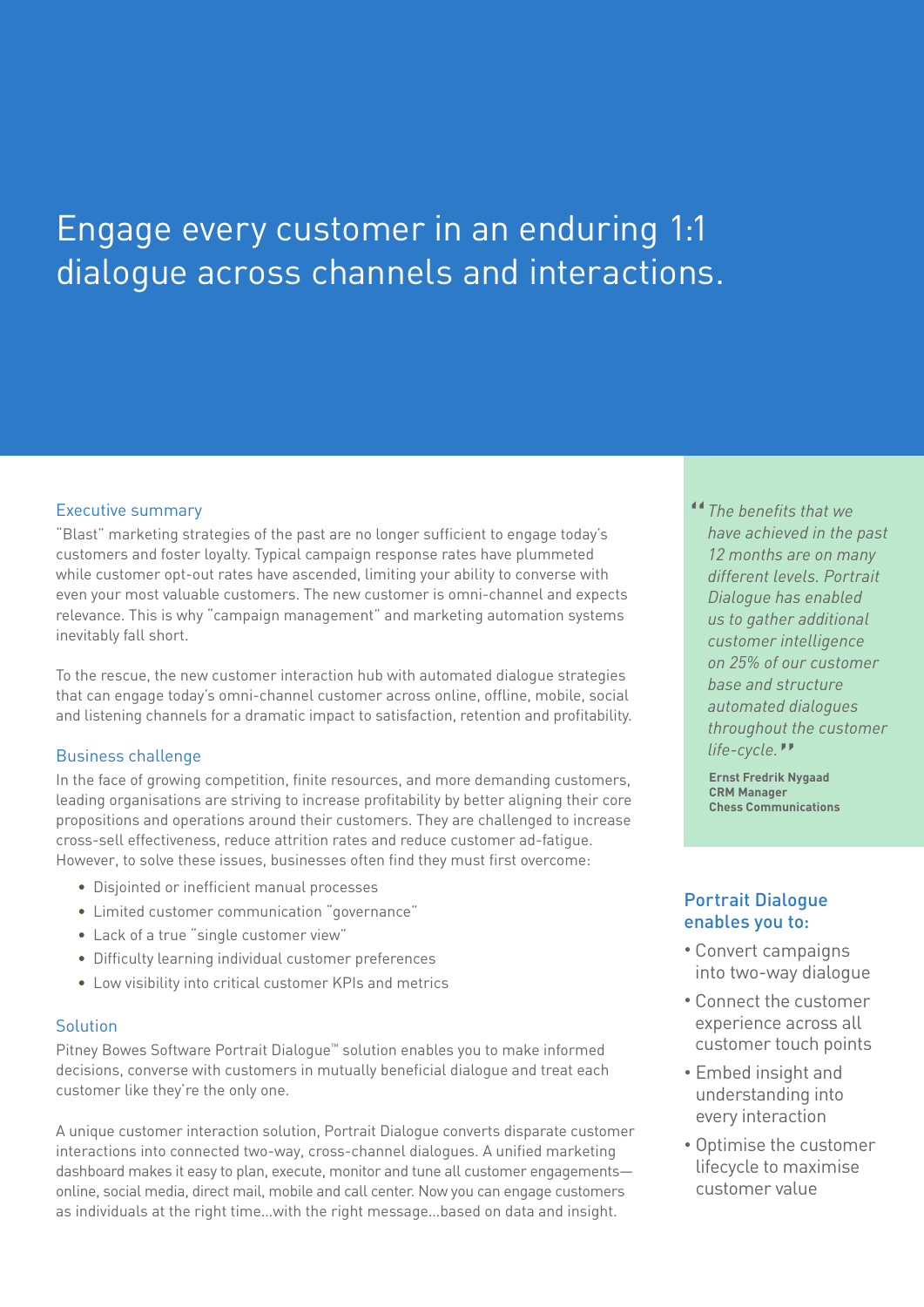### Choreograph your customer lifecycle best practice for:

- Acquisition and onboarding
- Cross-sell and upsell
- Loyalty and referrals
- Retention and renewals
- Customer winback

#### Making the move from campaigns to dialogues

Campaigns focus on action and reaction. They are direct, product-oriented, one-way, and typically channel specific and time bound. The alternative to campaigns, dialogues, take place over time rather than just at a point in time.

Dialogues focus on strengthening conversations over time to create the greatest value for the customer and the business. They recognise that providing additional customer benefits (a bundled discount, VIP special offers, etc.) can result in a longer, stronger customer relationship that provides higher ROI and a better customer experience over the course of an extended customer lifecycle.

Effective dialogues are not about getting interactions right once at a particular point in time, they're about getting them right continuously by connecting them across time to nurture ongoing relationships. A dialogue that begins in an e-mail can segue to a conversation that happens in a store, on a mobile device, even across things like kiosks and self-service IVRs. Businesses need to develop an institutional memory of each customer in order to be able to maintain a fluid, ongoing conversation across channels.

#### Portrait Dialogue™ will enable your organisation to:

- Reduce customer opt-out
- Improve customer retention
- Achieve enhanced cross-sell success
- Optimise upon customer lifetime value
- Gain efficiency and collaboration across your marketing team
- Optimise offer management to maximise return on investment

" *The deployment of Portrait was one of the easiest and quickest I have ever seen. Significant productivity gains were apparent from day one.*<br>Klaus B. Johansen

**Klaus B. Johansen Project Manager CRM 3Denmark (Hi3G Denmark)** 

#### Engage with customers

- **Online:** Email, customer web, PURL
- **Social:** Twitter and Facebook
- **Mobile:** SMS, MMS, WAP
- **Offline:** Direct mail, telemarketing
- **Listening:** Integrated online surveys, preference management, feedback management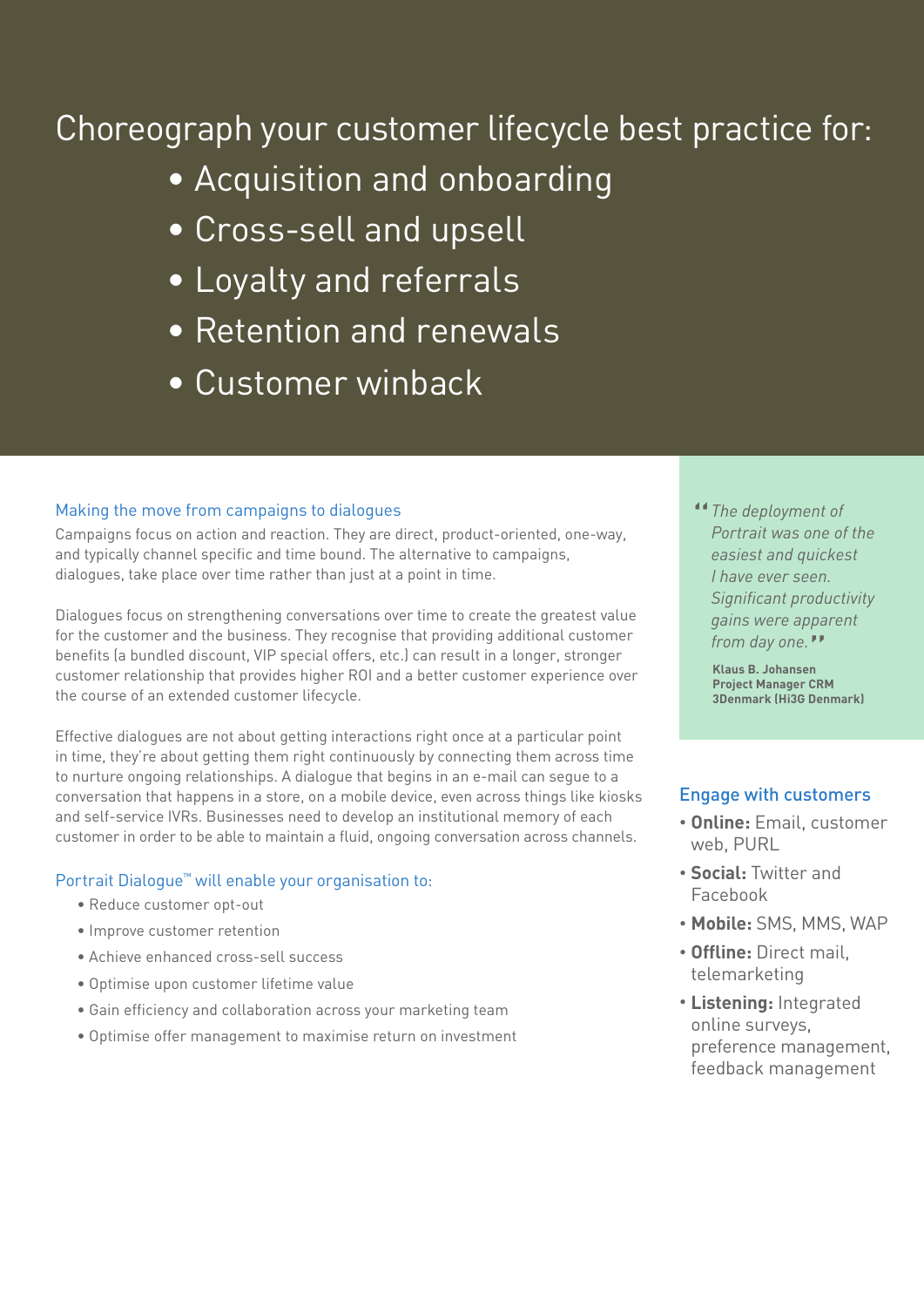

Craft and orchestrate your customer lifecycle best practice process via an intuitive marketeroriented interface.



Monitor campaign performance in real-time using intuitive interface designed for marketers.



Build a multi-phase customer dialogue to integrate oniline, offline, social, mobile and listening for a true cross-channel strategy.

#### Achieve customercentricity

Go beyond managing campaigns and establish strategies that engage each customer individually.

- Understand each customer with closedloop preference management
- Trigger marketing actions based upon customerspecific events
- Automate customer lifecycle best-practice
- Enforce customer governance across departments and campaigns
- Infuse predictive customer level insight into every action
- Improve customer data

#### Boost marketing effectiveness

Getting customer-centric does not have to mean sacrificing revenue. In fact, it's quite the opposite. Now, your organisation can:

- Analytically optimise offer and channel allocation for optimal ROI
- Automate marketing activities at the optimum moment within the customer lifecycle including retention, cross-sell and more
- Stay on top of marketing results with real-time views
- Understand the impact of offers across channels and segments

#### Increase your marketing efficiency

Most organisations don't have an unlimited headcount, time or marketing budget. Portrait Dialogue™ can help make the most out of the valuable resources you have today by empowering your team to:

- Unify planning and increase collaboration
- Boost marketing agility, getting campaigns and offers to market in a fraction of the time
- Improve reusability of marketing assets
- Empower marketers to design offers and dialogues
- Centralise marketing management and administration
- Reduce reliance upon IT for metrics and reporting
- " *We needed the ability to deliver automated, multi-channel communications with personalised and relevant messages, in order to be front-of-mind with our members. With Portrait's solution for intelligent customer dialogue, pre-defined and customised follow up is automated to provide meaningful communication to individual members this will enable us to process their requirements more quickly and accurately.* "

**Torben Schack CMO Aeldre Sagen**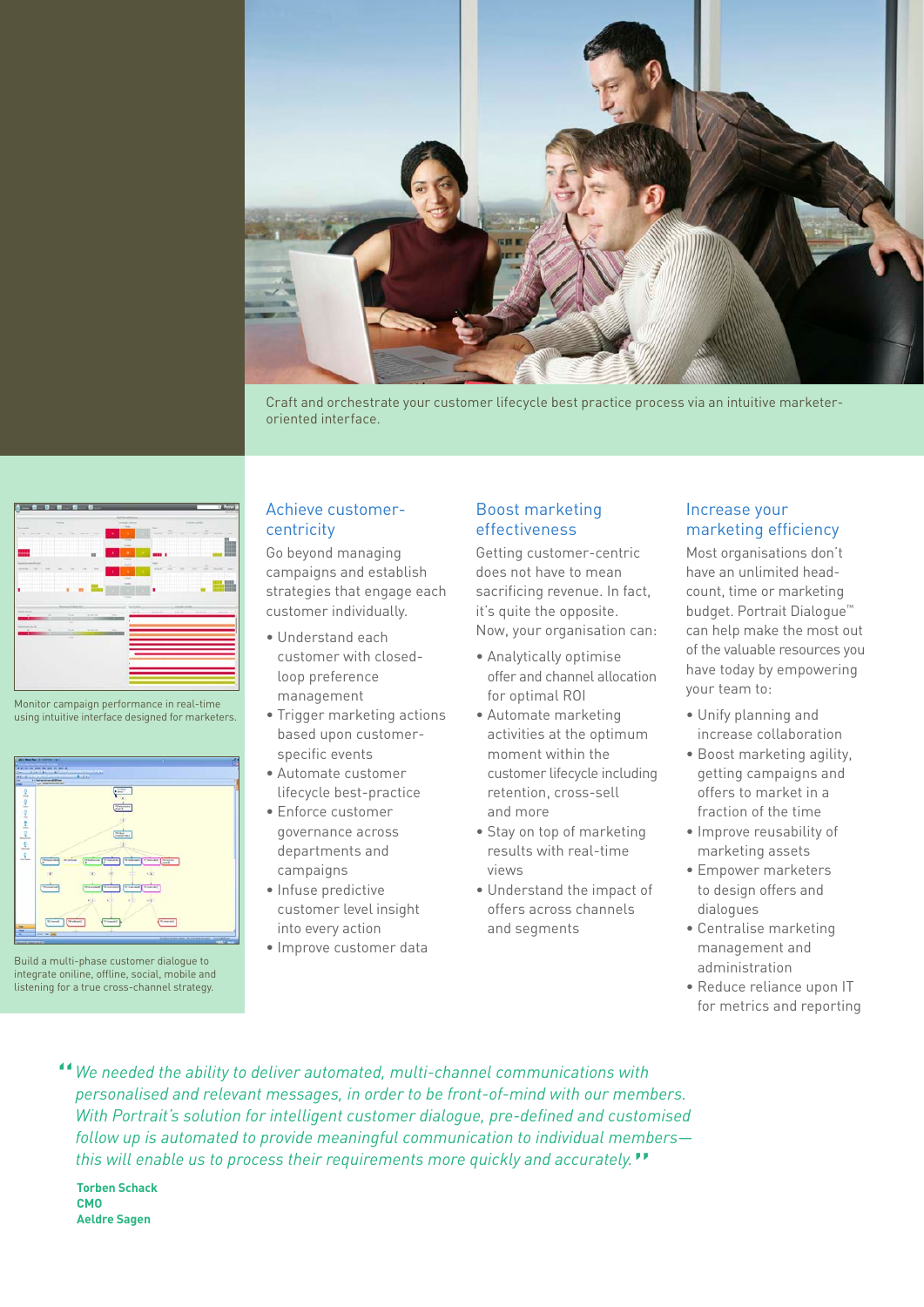

Alicipis aspis nobis explaboribus etur as ella ditatumentem hillor maios aut eni vel min rae. Quotem dolor Engage your customers like they're the only one.

#### Empower customers to tell you what they actually care about

This is the age of the empowered customer, with consumers demanding more control of their experience and consuming messages on their own terms. Your organisation can rise to the occasion giving your customers a new voice to specify their preferred:

- **Channel(s)** Specify permissions across email, direct mail, mobile, Twitter, Facebook, and more.
- **Frequency** Understand how much is "too much" before they opt-out.
- **Focus** learn which topics they care about and which they don't.

#### Harness the power of omni-channel automation

Engage customers "like they're the only one" by leveraging multi-step, multiphase dialogues which span across channels and interactions.

- **Reach** Connect with customers where and when they want to be engaged for optimal results
- **React** Track responses and activities while monitoring real-time customer-initiated triggers
- **Route** Conditionally follow up on customer leads and events based upon urgency and customer lifetime value (CLV)
- **Respond** Tune the omni-channel offer mix to optimise performance

#### Tap into rich customer-level insight

Using the optional Portrait Customer Analytics modules, your organisation can predict the change your offers and treatments can have on your customers' behaviour—before the marketing is initiated. This will allow you to slash unnecessary marketing spend while dramatically boosting relevance, revenue and retention.

Portrait is the industry's most seamlessly integrated analytic and operational solution of its kind, allowing your organisation to rapidly realise benefits including:

- 30-300% improvement in incremental revenue
- 20-60% reduction in campaign cost

" *Portrait offers us a powerful and easy-to-use outbound campaign management tool that provides a robust marketing platform for individual customer dialogues.* "

**Alan Crawley Founding Director Optima Value Group**